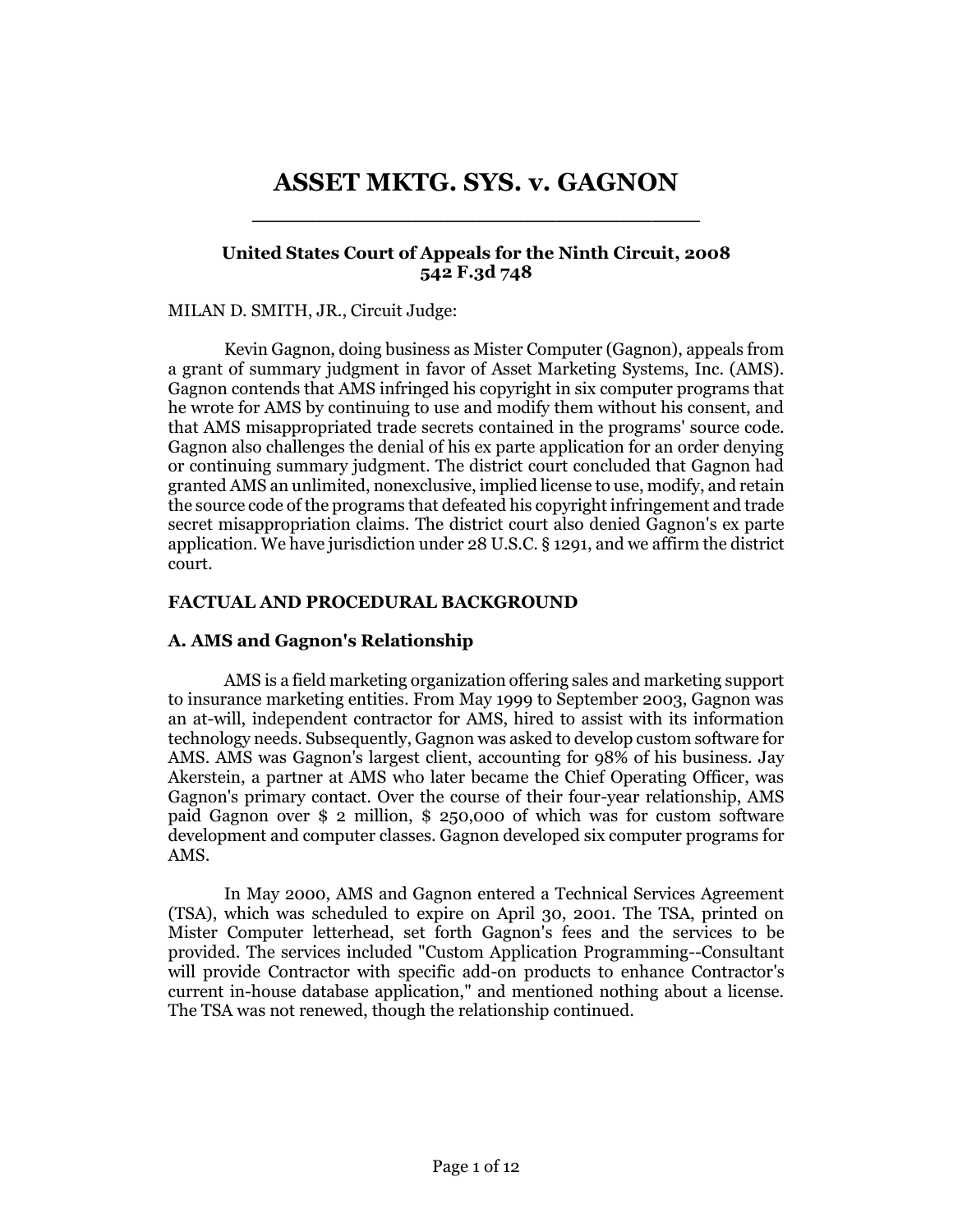AMS claims that on June 12, 2002, Gagnon signed a Vendor Nondisclosure Agreement (NDA).<sup>1</sup> The NDA would have given AMS ownership of all intellectual property developed for AMS by Gagnon. Gagnon claims that the document is a forgery and that his signature cannot be authenticated.

In June 2003, Gagnon proposed that AMS execute an Outside Vendor Agreement (OVA). The OVA included a Proprietary Rights clause providing:

Client agrees that all designs, plans, specifications, drawings, inventions, processes, and other information or items produced by Contractor while performing services under this agreement will be the property of Contractor and will be licensed to Client on a nonexclusive basis as will any copyrights, patents, or trademarks obtained by Contractor while performing services under this agreement. On request and at Contractor's expense, Client agrees to help Contractor obtain patents and copyrights for any new developments. This includes providing data, plans, specifications, descriptions, documentation, and other information, as well as assisting Contractor in completing any required application or registration. Any source code or intellectual property will remain the property of Contractor. Trademarks, service marks, or any items identifying said Company shall remain the Company's said property. Contractor will allow Company non exclusive, unlimited licensing of software developed for Company.

Akerstein declined to execute the OVA, but countered with a redlined version of the OVA, which substantially rewrote the Proprietary Rights clause to read:

Contractor agrees that all designs, plans, specifications, drawings, inventions, processes, and other information or items produced by Contractor while performing services under this agreement will be the sole property of Client. Any source code or intellectual property agreed to and documented as Contractor's will remain the property of Contractor.

By the end of June 2003, AMS had decided to terminate Gagnon's services. AMS extended an employment offer to Gagnon, but he declined to accept the offer. AMS and Gagnon then discussed an exit strategy, and by late July, the parties had set a target exit date of September 15, 2003.

In August 2003, Gagnon responded to Akerstein's redlined OVA draft with a letter asserting that his "position has always been that Asset Marketing Systems shall be entitled to unlimited software licensing as long as my company had a

<sup>&</sup>lt;sup>1</sup> The NDA was located and produced six months into the litigation.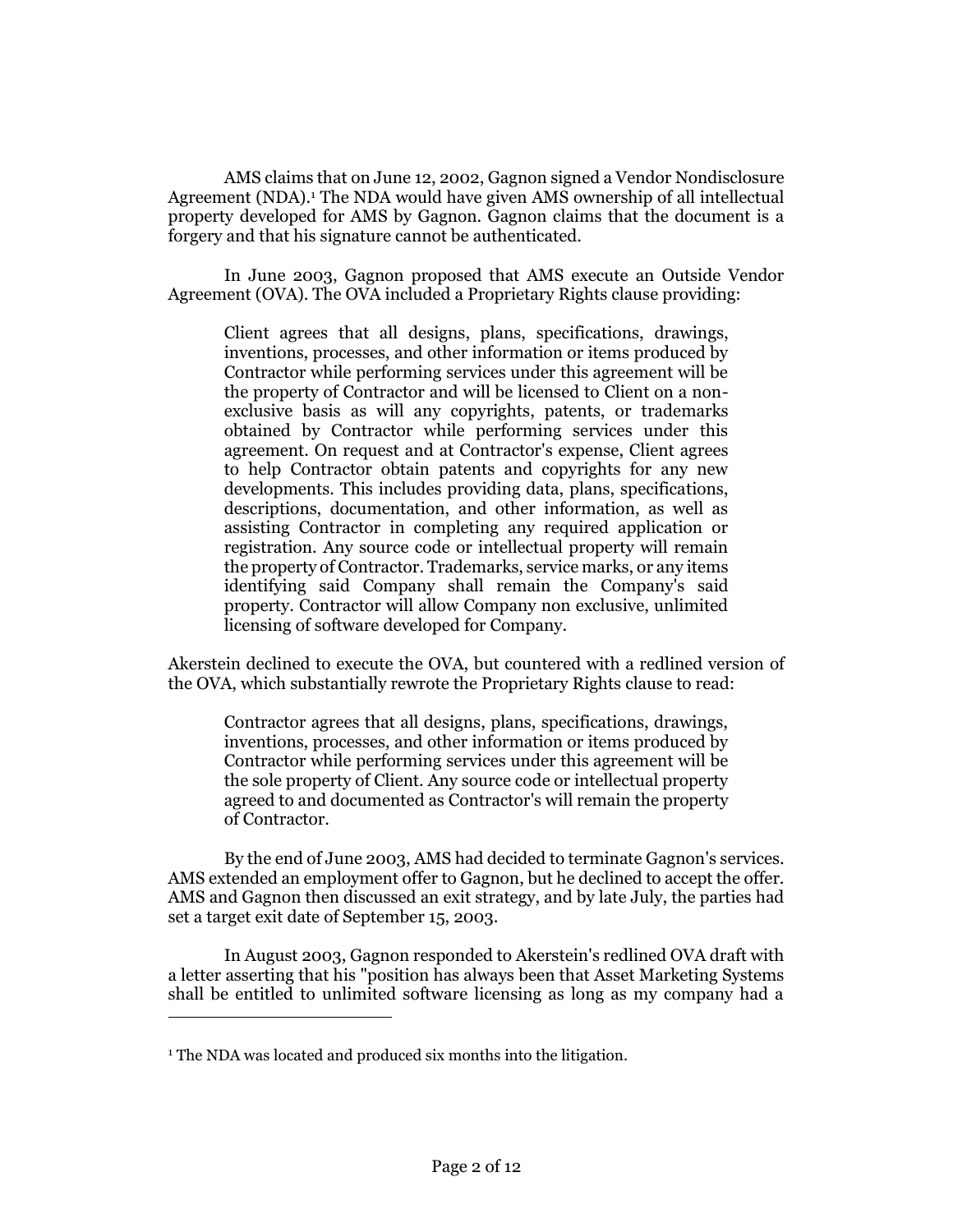business relationship with Asset Marketing Systems." The parties never executed the OVA.

In a letter to AMS dated September 18, 2003, Gagnon demanded \$ 1.75 million for AMS to have the right to continue to use the programs and \$ 2 million for Gagnon's agreement not to sell or disclose the programs to AMS's competitors.

In a letter dated September 23, 2003, AMS terminated its relationship with Gagnon. According to AMS, a consultant identified numerous problems with Gagnon's work. It also stated:

Recently, we had discussed employee and intellectual property issues which have yet to be resolved. Despite the foregoing, I learned that we did not have copies of the source code for the software we developed and that copies of our SalesLogix software and our entire database may be maintained by you and your agents offsite. The letter then demanded:

In connection with that separation, you must immediately provide any and all copies of the source code for all software developed by and on behalf of Asset Marketing Systems immediately. You are not authorized to utilize that software which we believe is owned and all copyrights belong to Asset Marketing Systems. Furthermore, despite your claimed ownership in that copyright, we believe that Asset Marketing Systems' trade secrets are embedded and utilized throughout that software which would preclude use by you as well.

We also demand that you return to us any copies of the SalesLogix software or Asset Marketing databases, programs or other materials that may have come into your possession during our relationship.

Also on September 23, seven of Gagnon's twelve employees resigned and were hired by AMS to provide directly to AMS the same services they previously provided to AMS through Gagnon. According to AMS, Gagnon's former employees approached AMS for jobs, and AMS never solicited them. Gagnon disputes this. Each employee had signed an "Employee's Work Agreement" with Gagnon. The agreement specified that the intellectual property arising out of or related to work performed for Gagnon was his property. The employment agreement also stated that "all information relating to [AMS] disclosed to Employee by Employer, and all information generated by Employee in the performance of the above Work is a valuable trade secret of Employer" to be treated as confidential and safeguarded. Finally, the employees agreed not to "engage in any employment or personal contractual agreement" with AMS for twenty-four months without written consent from Gagnon.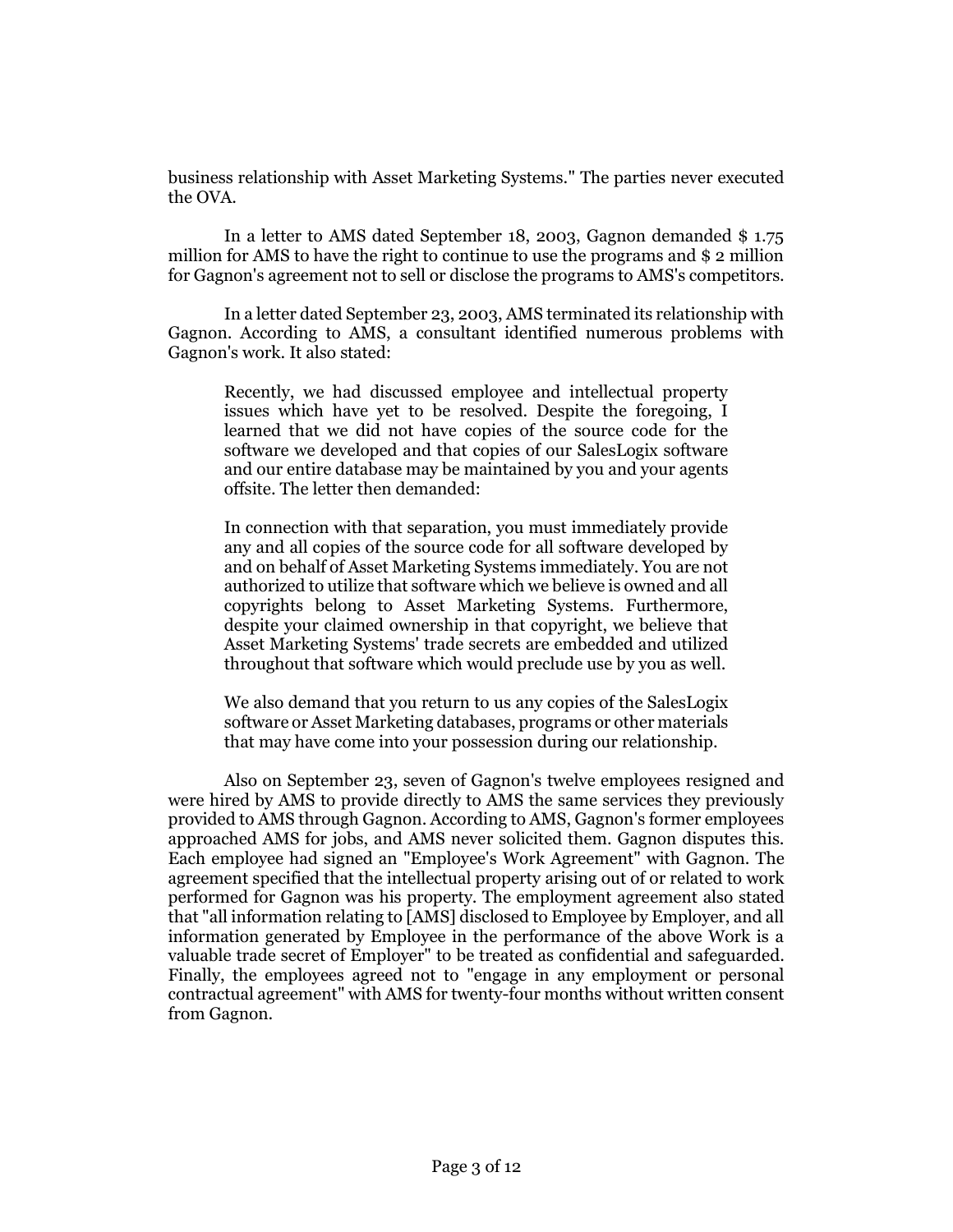In October 2003, Gagnon sent AMS a cease and desist letter, asserting that the use of the programs was unauthorized. It also asserted that the hiring of Gagnon's prior employees violated their Employment Agreement with him. Gagnon demanded that AMS certify that it had undertaken to remove "all original and derivative source code" and all related files for the programs from AMS computers.

AMS responded by asserting that Gagnon could not unilaterally stop AMS from continuing to use and update the programs because it had an irrevocable license to use, copy, and modify the programs based on the course of conduct of the parties over the past two-and-a-half years. AMS also asserted that Gagnon could not use the programs because it contained AMS's trade secrets. AMS also declined to pay Gagnon the \$ 1.75 to \$ 2 million he had requested in September.

## **B. The Programs**

Specifically at issue are the six programs that Gagnon created for AMS. He included a copyright notice, "copyright Mister Computer," in the splash screens for each program.

According to a declaration by one of Gagnon's former employees, the programs were designed to work with AMS's databases and included "detailed information concerning AMS' network of sales persons, including information related to AMS' agent lists, their territories, and the criteria used by AMS to qualify an agent or create a territory." The source code for these programs was installed on several of AMS's development computers, which were located at AMS's facilities.<sup>2</sup> The employee was not instructed by Gagnon to maintain the source code at any location other than AMS, and Gagnon made no attempt to hide the source code from AMS employees.

In his deposition, Gagnon admitted that after he hired employees, the source code was stored on AMS computers in the development room. The room could not be accessed without a pass that Gagnon's software developers and a few key AMS personnel, including Akerstein, possessed. Gagnon never received any promises of confidentiality with respect to his trade secrets from the AMS personnel who had passes to the development room nor did he discuss terms of a potential license or royalty agreement with them.

A week prior to his termination, Gagnon registered the copyright for these six programs with the United States Copyright Office.

# **C. Procedural History**

<sup>2</sup> Gagnon disputes that the source code was ever stored on the AMS server.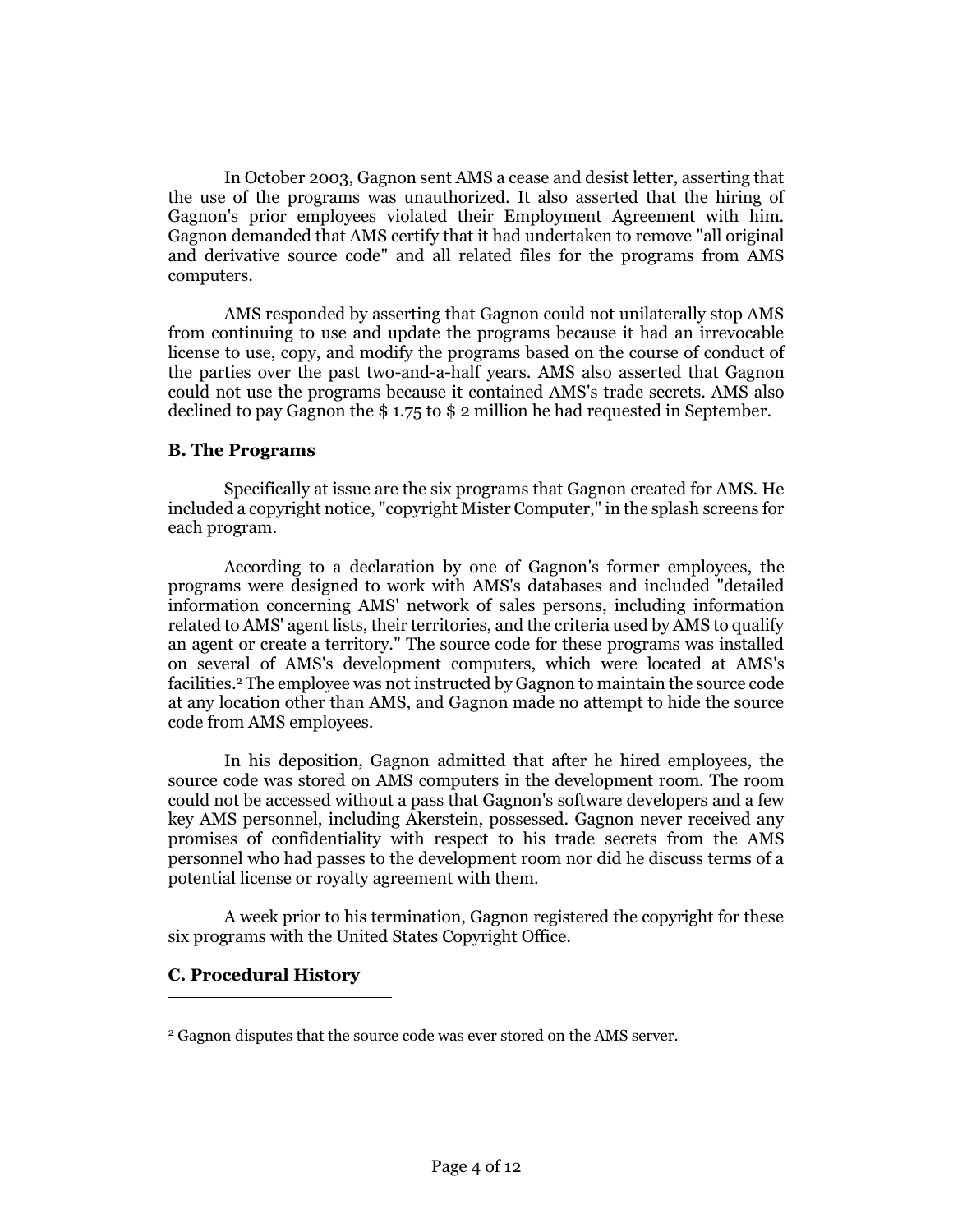This case has a convoluted procedural history. The case began when AMS filed a complaint in California Superior Court against Kevin Gagnon, d/b/a Mister Computer, two of his employees<sup>3</sup> and Gagnon's new company, National Marketing Technologies alleging, among other things, misappropriation of trade secrets and conversion. Gagnon removed the case to federal court. Gagnon then filed counterclaims, alleging copyright infringement, unfair competition under California law, misappropriation of trade secrets, interference with contractual relations, intentional interference with prospective business advantage, negligent interference with prospective business advantage, and sought accounting and declaratory relief declaring Gagnon the copyright owner of the programs. The district court (then Judge Jones) remanded AMS's claims back to the state court. AMS then filed its remanded state law claims as counter-counterclaims to Gagnon's federal counterclaims.

The district court subsequently granted AMS's motion for summary judgment as to Gagnon's counterclaims. The court found that Gagnon had granted AMS an implied, nonexclusive license to use, modify, and retain the source code of the programs. Consequently, Gagnon's trade secret misappropriation claim was also defeated, and because no trade secret existed as between Gagnon and AMS with respect to the source code, Gagnon's noncompetition agreements were deemed invalid under California law. For the same reasons, Gagnon's remaining state law claims failed.

The court also denied Gagnon's ex parte applications for an order denying or continuing summary judgment and to file written objections to evidence. Gagnon's ex parte application requested a continuance to obtain the backup tapes of AMS's computers because they might contain emails establishing AMS's allegedly unlawful solicitation of Gagnon's employees, and would establish the location of the source code at all relevant times.

The magistrate judge recommended that the motion be denied because it was untimely, and the district court judge adopted that recommendation. The district court first reasoned that because the non-competition clause in Gagnon's employment agreements was unenforceable under California law, any emails evidencing solicitation were irrelevant. Second, because Gagnon had already admitted that the source code was located on AMS's computers, computer backup tapes conclusively locating the source code on AMS computers were unnecessary. Third, the motion was untimely because Gagnon did not request the continuance until after the motion for summary judgment was fully briefed by both parties. Gagnon was able to file his opposition to summary judgment without raising any discovery objections, and several days later, counsel for both parties requested a stay of pending discovery issues until summary judgment. Gagnon filed his ex

<sup>3</sup> The two employees were dismissed from the suit with prejudice.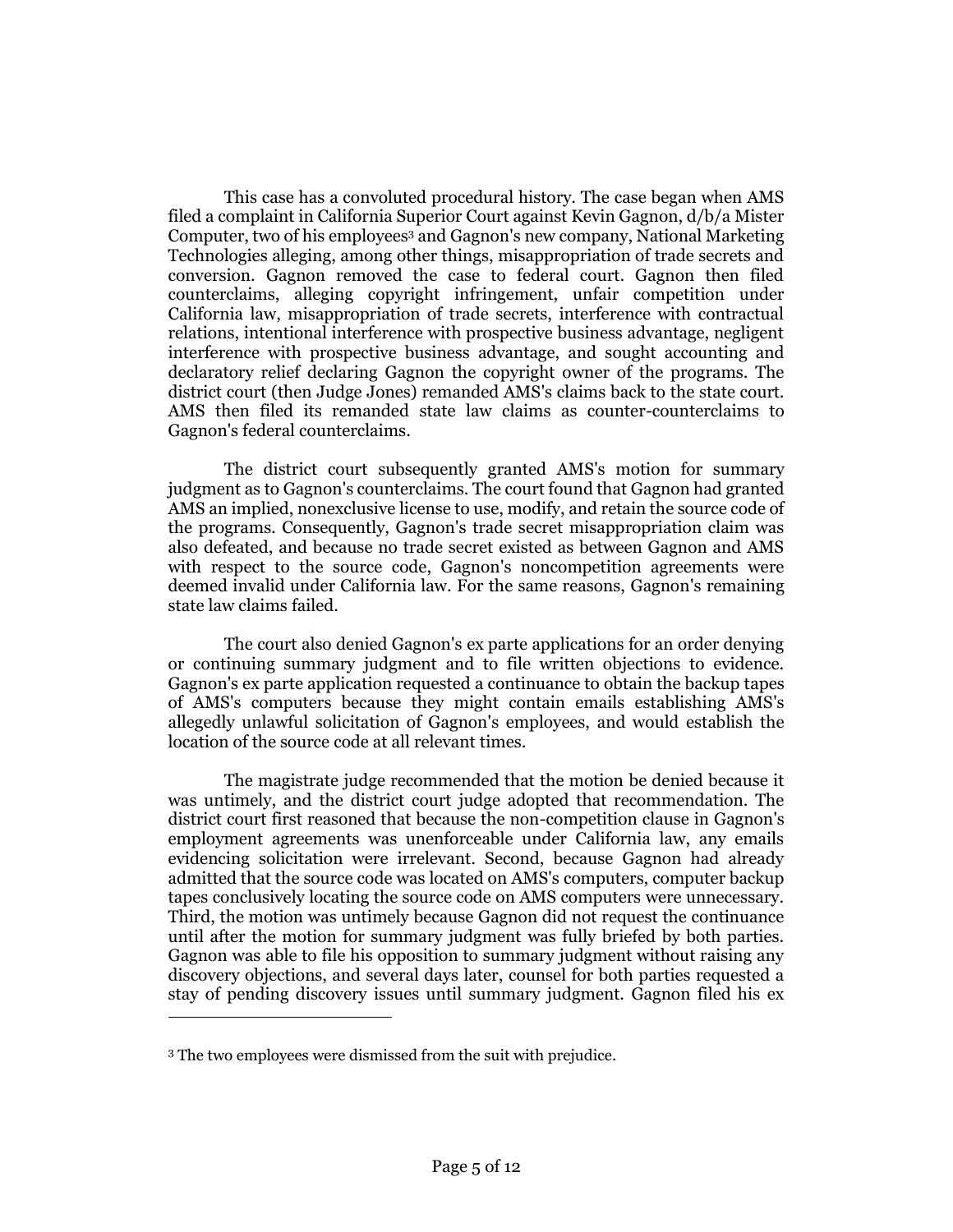parte motion a week after the district court ordered the case submitted, causing "undue delay in the resolution of both the summary judgment motion and the discovery motion."

Gagnon next filed a motion for reconsideration, which was denied. The case was then reassigned from Judge Jones to Judge Brewster. At that point, the parties stipulated to a dismissal of all counter-counterclaims, and AMS moved for attorneys fees and costs. Gagnon appealed the grant of summary judgment. The district court then indicated that it wished to reconsider its order granting summary judgment and stayed the proceedings regarding the attorney fees. Gagnon successfully moved this court for a limited remand so that Judge Brewster could reconsider Judge Jones's grant of summary judgment. After remand, the district court denied the motion for reconsideration, deferred resolution of attorneys fees until the resolution of the appeal, and returned the case to this court.

#### **STANDARD OF REVIEW**

We review the district court's grant of summary judgment de novo. *Giles v. Gen. Motors Acceptance Corp.,* 494 F.3d 865, 872 (9th Cir. 2007). We view the facts in the light most favorable to the non-moving party and determine whether there exists a genuine issue of material fact and whether the district court correctly applied the law. *Id.*

We review the district court's decision to deny an application to continue a ruling on a summary judgment motion to permit discovery for abuse of discretion. *Volk v. D.A. Davidson & Co.,* 816 F.2d 1406, 1417 (9th Cir. 1987). "A district court has wide latitude in controlling discovery." *Id.* at 1416 (internal quotation marks omitted). "The district court should permit discovery if it appears from the affidavits filed that the party opposing the summary judgment motion could not, for reasons stated, present facts essential to justify his opposition." *Id.* (citing Fed. R. Civ. P. 56(f)).

## **DISCUSSION**

## **A. Copyright Infringement Claim**

Gagnon alleges that AMS's continued use of the six programs constitutes copyright infringement because the programs were used by AMS without its obtaining a license or Gagnon's permission. AMS asserts three defenses to Gagnon's copyright infringement claim: an implied license, a transfer of copyright ownership via the NDA, and 17 U.S.C. § 117. We hold that AMS has an implied unlimited license for the programs, and we do not reach the other defenses asserted by AMS.

Though exclusive licenses must be in writing, 17 U.S.C. § 204, grants of nonexclusive licenses need not be in writing, and may be granted orally or by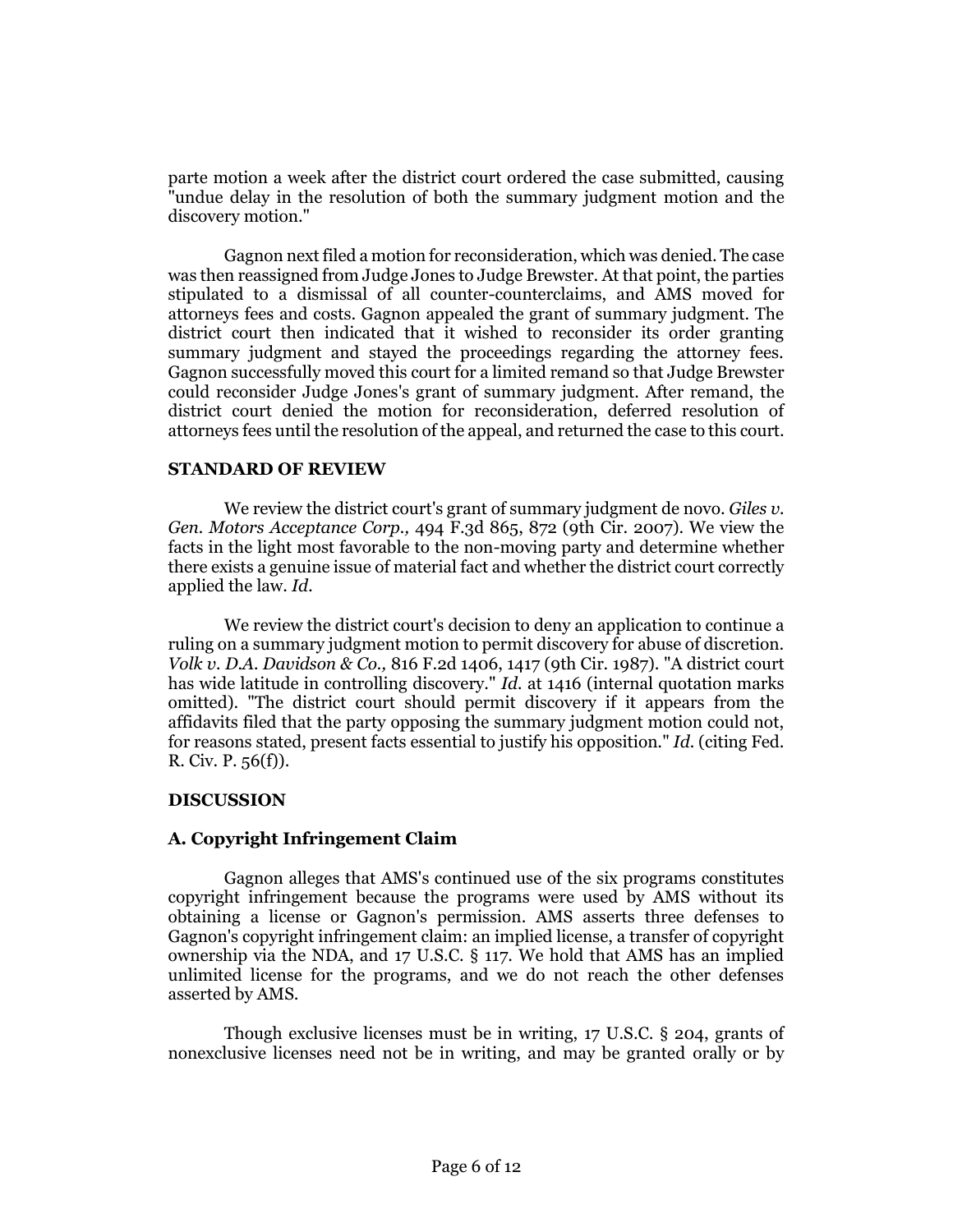implication. *Foad Consulting Group, Inc. v. Azzalino,* 270 F.3d 821, 825-26 (9th Cir. 2001). We have previously considered the grant of an implied license in the context of movie footage and architectural drawings. *Id.; Effects Assocs., Inc. v. Cohen,* 908 F.2d 555, 558 (9th Cir. 1990).

In *Effects Associates,* a movie producer hired Effects Associates to create certain special effects for a movie. *Effects,* 908 F.2d at 555-556. Though the film footage containing the special effects was used without the producer's obtaining a written license from Effects Associates, we found that an implied license had been granted because the footage was created at the producer's request with the intent that it be used in the film with no warning that use of the footage would constitute infringement. *Id.* at 558-59 & n.6. We determined that "[t]o hold that Effects did not at the same time convey a license to use the footage . . . would mean that plaintiff's contribution to the film was 'of minimal value,' a conclusion that can't be squared with the fact that Cohen paid Effects almost \$ 56,000 for this footage." *Id.* at 559.

Thus, we have held that an implied license is granted when "(1) a person (the licensee) requests the creation of a work, (2) the creator (the licensor) makes that particular work and delivers it to the licensee who requested it,<sup>4</sup> and (3) the licensor intends that the licensee-requestor copy and distribute his work." *I.A.E., Inc. v. Shaver,* 74 F.3d 768, 776 (7th Cir. 1996) (citing *Effects,* 908 F.2d at 558-59) (footnote added). We apply the same analysis we did in *Effects* to implied licenses for computer programs. The last prong of the *Effects* test, however, is not limited to copying and distribution; instead we look at the protected right at issue--here, whether Gagnon intended that AMS use, retain, and modify the programs.

## **1. AMS Requested the Creation of the Programs**

Gagnon argues that AMS never specifically requested that he create the programs, but "rather relayed its needs to Mr. Gagnon and he satisfied them by providing either computer hardware or computer software at his discretion." We find this interpretation of "request" to be strained. Gagnon did not create the programs on his own initiative and market them to AMS; rather, he created them in response to AMS's requests. Moreover, after prototype software was developed, he made changes to the programs in response to Akerstein and other AMS employees' requests. No genuine issue of material fact remains as to whether AMS requested the programs.

## **2. Gagnon Created the Software for AMS and Delivered It**

<sup>4</sup> Though delivery of a copy of software does not compel the conclusion that Gagnon granted AMS a license, it is a relevant factor that we may consider. *See* 17 U.S.C. § 202; *Effects,* 908 F.2d at 558 n.6 (recognizing that delivery is not dispositive, but "one factor that may be relied upon in determining that an implied license has been granted").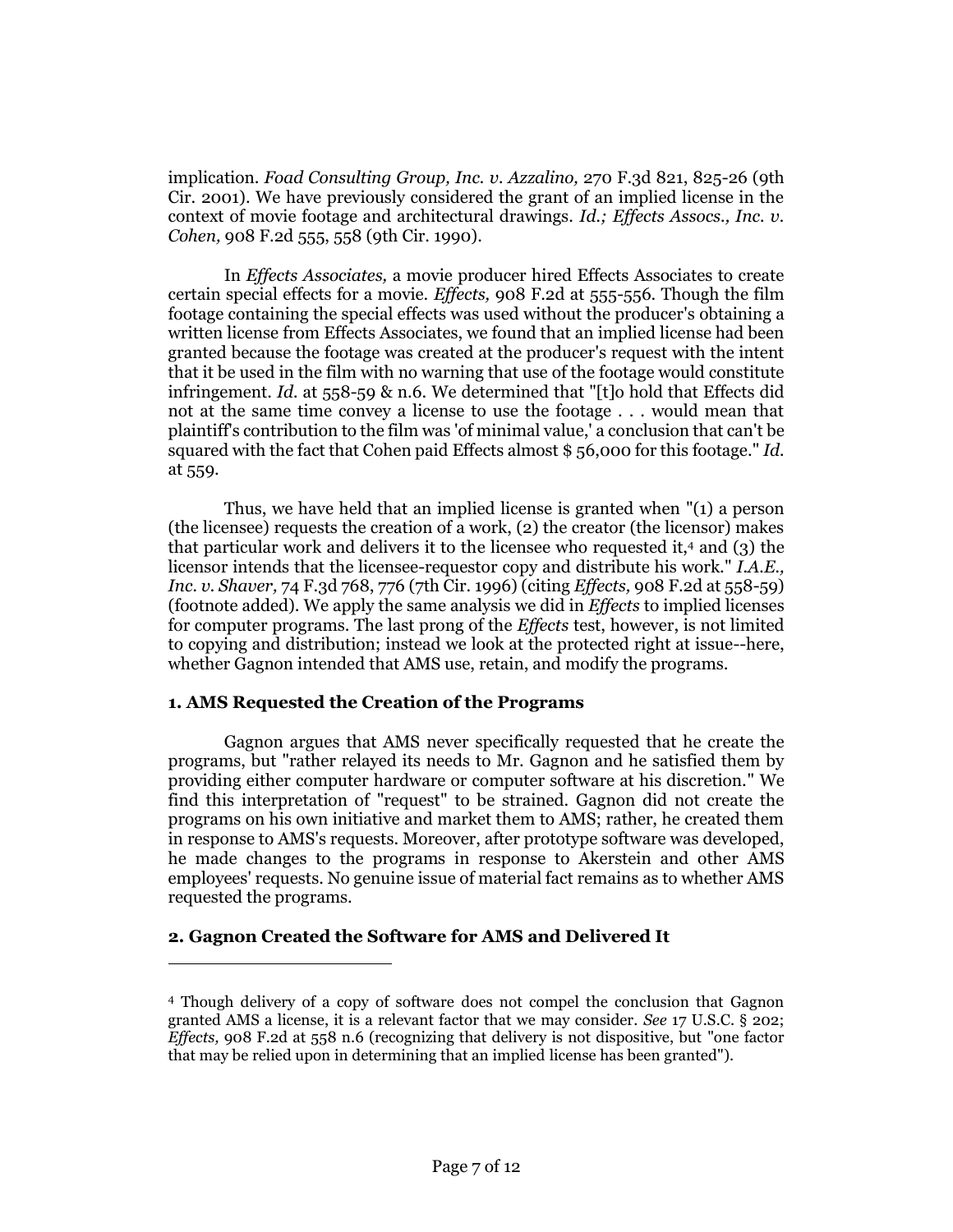Though Gagnon argues that the programs could be converted for use by another company, Gagnon admitted that the programs were created specifically for AMS and that AMS paid for the work related to drafting of the programs as well as some related costs. It is, therefore, undisputed that Gagnon created these programs for AMS.

The remaining question is whether Gagnon delivered the programs to AMS. We agree with the district court that Gagnon delivered them when he installed them onto the AMS computers and stored the source code on-site at AMS. Gagnon argues that even if he had installed the programs onto the AMS computers, he never delivered the source code so that AMS could modify the code.<sup>5</sup> If AMS did not have the right to modify the code, it may have infringed Gagnon's copyright by exceeding the scope of its license. *See S.O.S., Inc. v. Payday, Inc.,* 886 F.2d 1081, 1087 (9th Cir. 1989). Gagnon primarily points to AMS's inability to locate the code on its own computer systems after his services were terminated to show that AMS did not possess the code. But, as we explain below, Gagnon's conduct manifested an objective intent to give AMS an unlimited license at the time of creation; thus, when he stored the source code at AMS, the code was delivered.

#### **3. Gagnon's Intent as Manifested by His Conduct**

 $\overline{a}$ 

Gagnon argues that he never intended that AMS would retain and modify the programs he delivered. Gagnon misunderstands the inquiry into intent, and we conclude that his conduct did manifest an intent to grant a license. The relevant intent is the licensor's objective intent at the time of the creation and delivery of the software as manifested by the parties' conduct. *See Effects,* 908 F.2d at 559 n.6 (noting that "every objective fact concerning the transaction" supported the finding that an implied license existed); *see also John G. Danielson, Inc. v. Winchester-Conant Props., Inc.,* 322 F.3d 26, 42 (1st Cir. 2003); *I.A.E.,* 74 F.3d at 777. The First and Fourth Circuits consider the following factors to determine such an intent:

<sup>5</sup> When programmers write code, they write in "source code," which is written in a programming language that humans can understand. *Apple Computer, Inc. v. Franklin Computer Corp.,* 714 F.2d 1240, 1243 (3d Cir. 1983) (describing source code and object code). *See also* Michael J. Madison, *Reconstructing the Software License,* 35 Loy. U. Chi. L.J. 275, 280-81 (2003) (same). This source code is then compiled into object code which is essentially a translation of source code into something the computer can understand and execute. *Id.* at 280. Generally, when software is distributed, only the compiled object code is distributed and the programmer retains the source code. *Id.* at 280-81. Regardless of whether the computer program is in object code or source code form, it is copyrightable and protectable. *Sega Enters. Ltd. v. Accolade, Inc.,* 977 F.2d 1510, 1519-20 (9th Cir. 1993).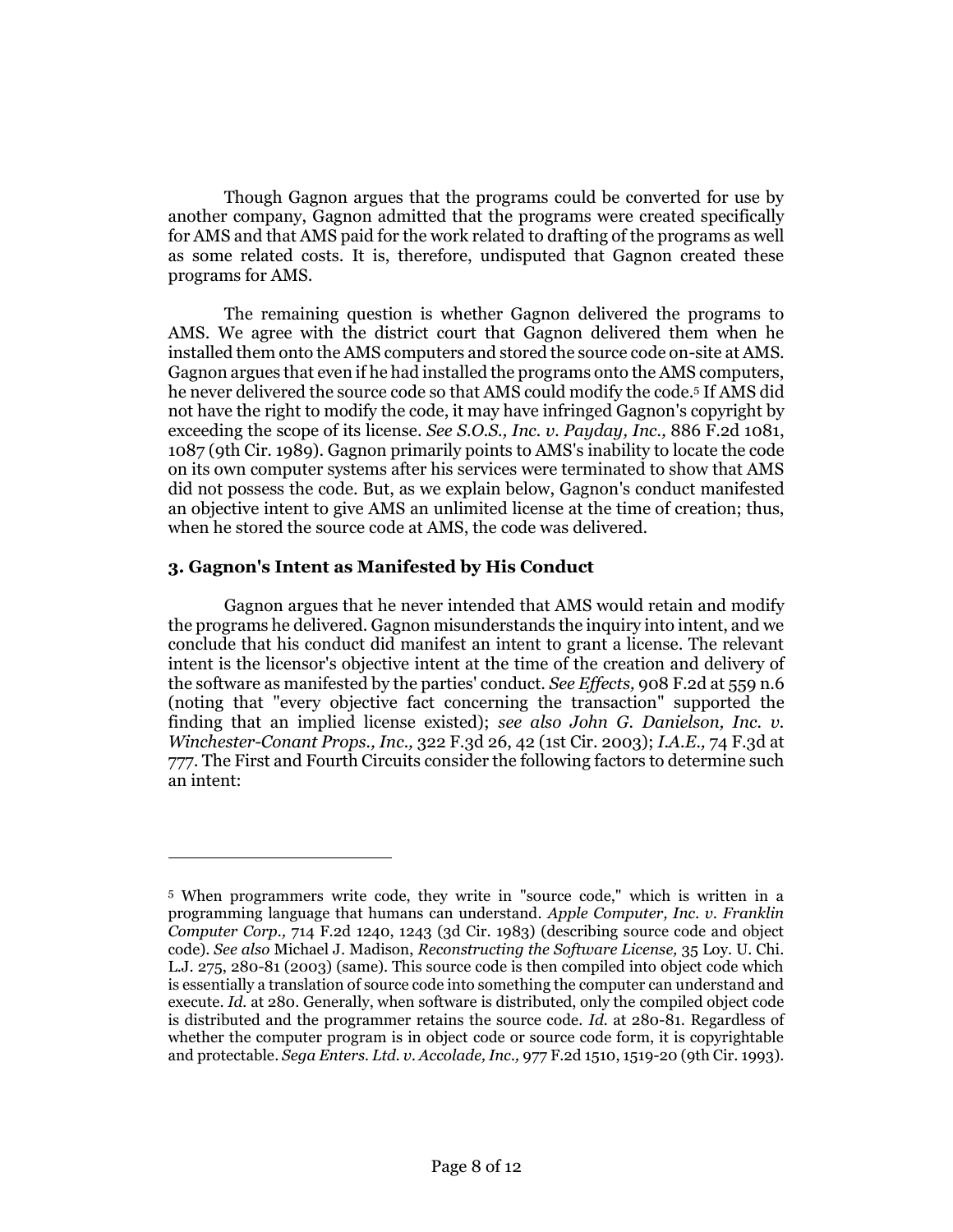(1) whether the parties were engaged in a short-term discrete transaction as opposed to an ongoing relationship; (2) whether the creator utilized written contracts . . . providing that copyrighted materials could only be used with the creator's future involvement or express permission; and (3) whether the creator's conduct during the creation or delivery of the copyrighted material indicated that use of the material without the creator's involvement or consent was permissible. *Danielson,* 322 F.3d at 41 (quoting *Nelson-Salabes, Inc. v. Morningside Dev., LLC,* 284 F.3d 505, 516 (4th Cir. 2002)). We find this approach to be persuasive.

Gagnon and AMS had an ongoing service relationship in which Gagnon provided technical support for all computer-related problems at AMS; he also created certain custom software applications at AMS's request. The relationship of the parties indicates neither an intent to grant nor deny a license without Gagnon's future involvement.

Several documents exist, however, that reflect the parties' objective intent: the TSA, signed by both parties, the OVA submitted by Gagnon, and Gagnon's letter objecting to Akerstein's proposed changes to the OVA.<sup>6</sup> Courts have looked to contracts, even if unexecuted, as evidence of the intent of the party submitting the contract. *See Johnson v. Jones,* 149 F.3d 494, 501 (6th Cir. 1998) (finding no license where architect submitted contracts containing express provision that drawings could not be used by others except with agreement and compensation); *Nelson-Salabes,* 284 F.3d at 516 (same); *cf. I.A.E.,* 74 F.3d at 776-77 (architect submitted no language indicating an intent to retain control); *see also Foad Consulting,* 270 F.3d at 835-36 (Kozinski, J., concurring) (comparing *Johnson* and *I.A.E.*).

The TSA, signed by both parties in 2000 and printed on Mister Computer letterhead, stated only that Gagnon "will provide" AMS "specific add-on products." Nothing in the TSA indicates Gagnon's understanding or intent that continued use of the custom application programming undertaken by Gagnon would be prohibited after the TSA terminated. The TSA also provided that AMS would be billed for Gagnon's services at an hourly rate. Like the special effects creators in *Effects Associates,* Gagnon was well paid for his services. Under the circumstances, it defies logic that AMS would have paid Gagnon for his programming services if AMS could not have used the programs without further payment pursuant to a separate licensing arrangement that was never mentioned in the TSA, and never otherwise requested at the time. This is especially so because custom software is far less valuable without the ability to modify it and because the TSA was set to

<sup>6</sup> We do not consider the NDA, allegedly signed by Gagnon, because Gagnon contests its validity and argues that his signature was forged, creating a factual dispute inappropriate for resolution on summary judgment.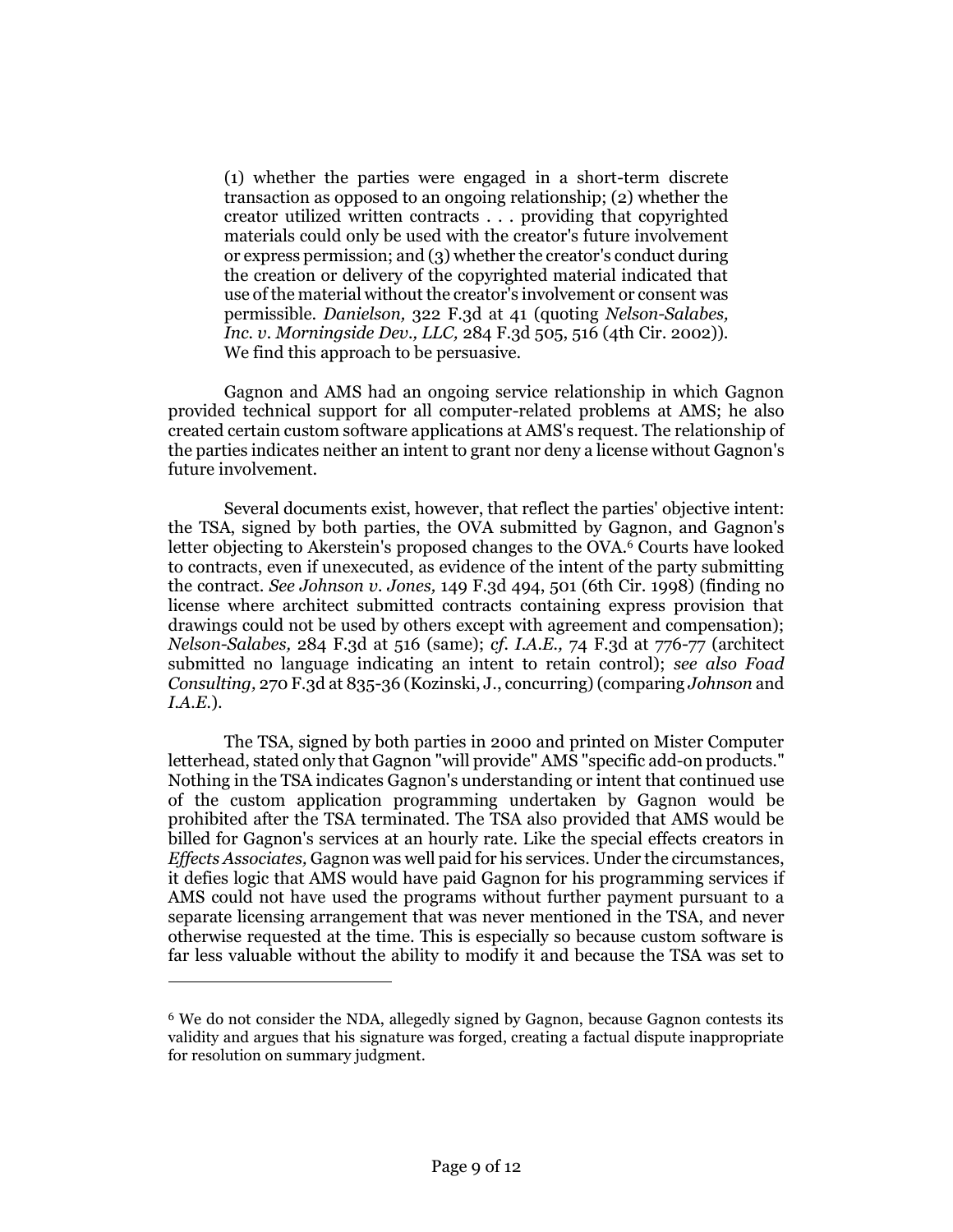expire in one year; one would expect some indication of the need for future licensing if the custom programs were to become unusable after the TSA expired.

The OVA submitted by Gagnon, but never executed, did not evidence any intent by Gagnon to limit AMS's use of the programs. Gagnon argues that the clause, "Client agrees that [intellectual property] produced by Contractor while performing services under this agreement will be the property of Contractor and will be licensed to Client on a non-exclusive basis as will any copyrights, patents, or trademarks obtained by Contractor while performing services under this agreement . . .," means that his license was conditioned on a continuing relationship with AMS. We disagree. The clause "while performing services under this agreement" modifies the production of the intellectual property and the obtainment of copyrights. Furthermore, the contract then expressly stated, "Contractor will allow Company non-exclusive, unlimited licensing of software developed for Company," eliminating any ambiguity.

Moreover, Gagnon and AMS did not discuss a licensing agreement until their relationship was ending. Gagnon delivered the software without any caveats or limitations on AMS's use of the programs. Even if Gagnon and his employees maintained the software and had primary control over the code, they programmed on-site at AMS on AMS computers to which key AMS personnel had access- conduct that does not demonstrate an intent to retain sole control. The first time Gagnon expressed a contrary intent was in his letter to Akerstein, sent *after* AMS had decided to terminate Gagnon's services.

Finally, the splash screens containing the copyright notice do not negate AMS's license to use the product. The splash screens speak to Gagnon's intent to retain copyright ownership over the programs, not to his intent to grant or not grant a license as would be his right as the copyright owner.

Gagnon had to express an intent to retain control over the programs and limit AMS's license if he intended to do so. A belated statement that the programs could not be used after Gagnon's departure, made after the termination decision and well after the creation and delivery of the programs for which substantial sums were paid, was not sufficient to negate all other objective manifestations of intent to grant AMS an unlimited license.

#### **4. Scope and Irrevocability of Implied License**

For the reasons outlined, we hold that Gagnon granted AMS an unlimited, nonexclusive license to retain, use, and modify the software. Furthermore, because AMS paid consideration, this license is irrevocable. *See Lulirama Ltd., Inc. v. Axcess Broad. Servs., Inc.,* 128 F.3d 872, 882 (5th Cir. 1997); 3-10 Melville B. Nimmer & David Nimmer, Nimmer on Copyright § 10.02[B][5] (2008). "[A] nonexclusive license supported by consideration is a contract." *Lulirama,* 128 F.3d at 882; *see also Effects,* 908 F.2d at 559 n.7 (an implied license is a "creature of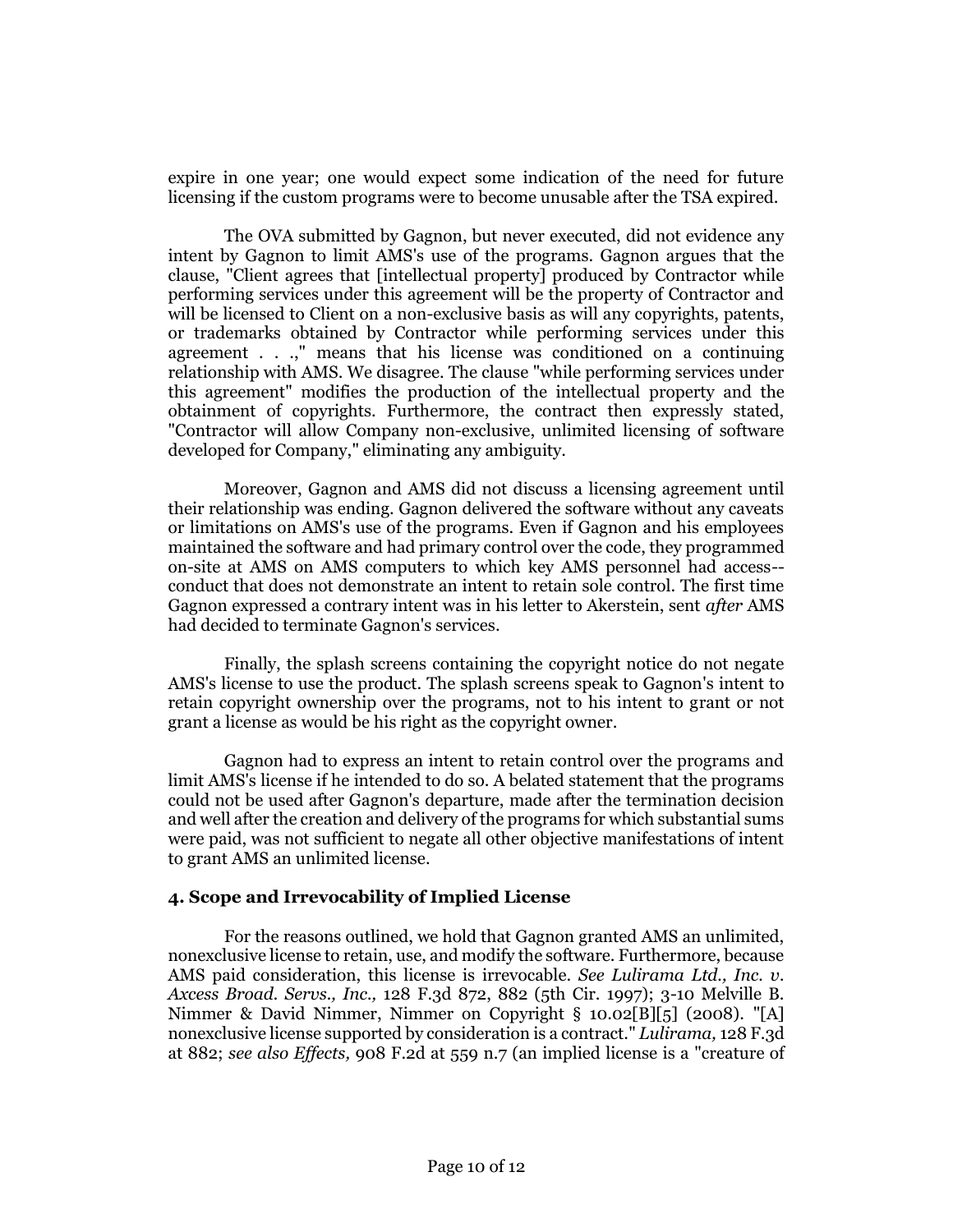law, much like any other implied-in-fact contract"). If an implied license accompanied by consideration were revocable at will, the contract would be illusory. *Lulirama,* 128 F.3d at 882-83.

We affirm the district court's grant of summary judgment on the copyright infringement claim.

#### **B. Trade Secret Misappropriation Claim**

Gagnon contends that even if AMS obtained an implied license, it still misappropriated his trade secrets that were contained in the programs' source code by hiring away his employees in violation of their employment agreements. Gagnon correctly asserts that source code may contain protected trade secrets even when the software is licensed for use to another party. *See, e.g., S.O.S,* 886 F.2d at 1090. Even assuming a trade secret exists, however, Gagnon's argument fails.

Gagnon relies on *S.O.S., Inc. v. Payday, Inc.,* which explained that a licensee of a computer program may misappropriate a trade secret if the trade secret was unlawfully acquired. *Id.* His reliance on this case is misplaced. In *S.O.S.,* the licensor, S.O.S., granted to Payday, its licensee, a limited license for use only and "neither party expected Payday to be able to gain access to the source code itself." *Id.* at 1088. Thus, the existence of this limited license failed to settle S.O.S.'s trade secret misappropriation claim because an issue of fact remained as to whether Payday was entitled to possess an unprotected copy of the code that gave it access to the source code. *Id.* at 1090.

Here, however, having concluded that Gagnon granted AMS an implied, unlimited license to the programs software, we conclude that AMS could not have misappropriated Gagnon's trade secret. Unlike Payday in *S.O.S.,* AMS was legally entitled to use and modify the source code; the license included access to any trade secret embodied therein.

Furthermore, having concluded that AMS was entitled access to this trade secret, we also conclude that the district court did not err in holding that the noncompetition agreements with Gagnon's employees were invalid. Under California law, non-competition agreements are unenforceable unless necessary to protect an employer's trade secret. *See* Cal. Bus. & Prof. Code § 16600 (voiding any contract that restrains anyone from engaging in a lawful profession, trade, or business); *Edwards v. Arthur Andersen LLP,* 44 Cal. 4th 937, 946, 189 P.3d 285, 288, 81 Cal. Rptr. 3d 282 (Cal. 2008) (Cal. Bus. & Prof. Code § 16600 invalidates non-compete contracts unless they are necessary to protect an employer's trade secrets); *Application Group, Inc. v. Hunter Group, Inc.,* 61 Cal. App. 4th 881, 72 Cal. Rptr. 2d 73, 85 (Ct. App. 1998) (same). Because the non-competition agreements were no longer necessary to protect Gagnon's trade secrets against AMS, they were no longer enforceable in this case.